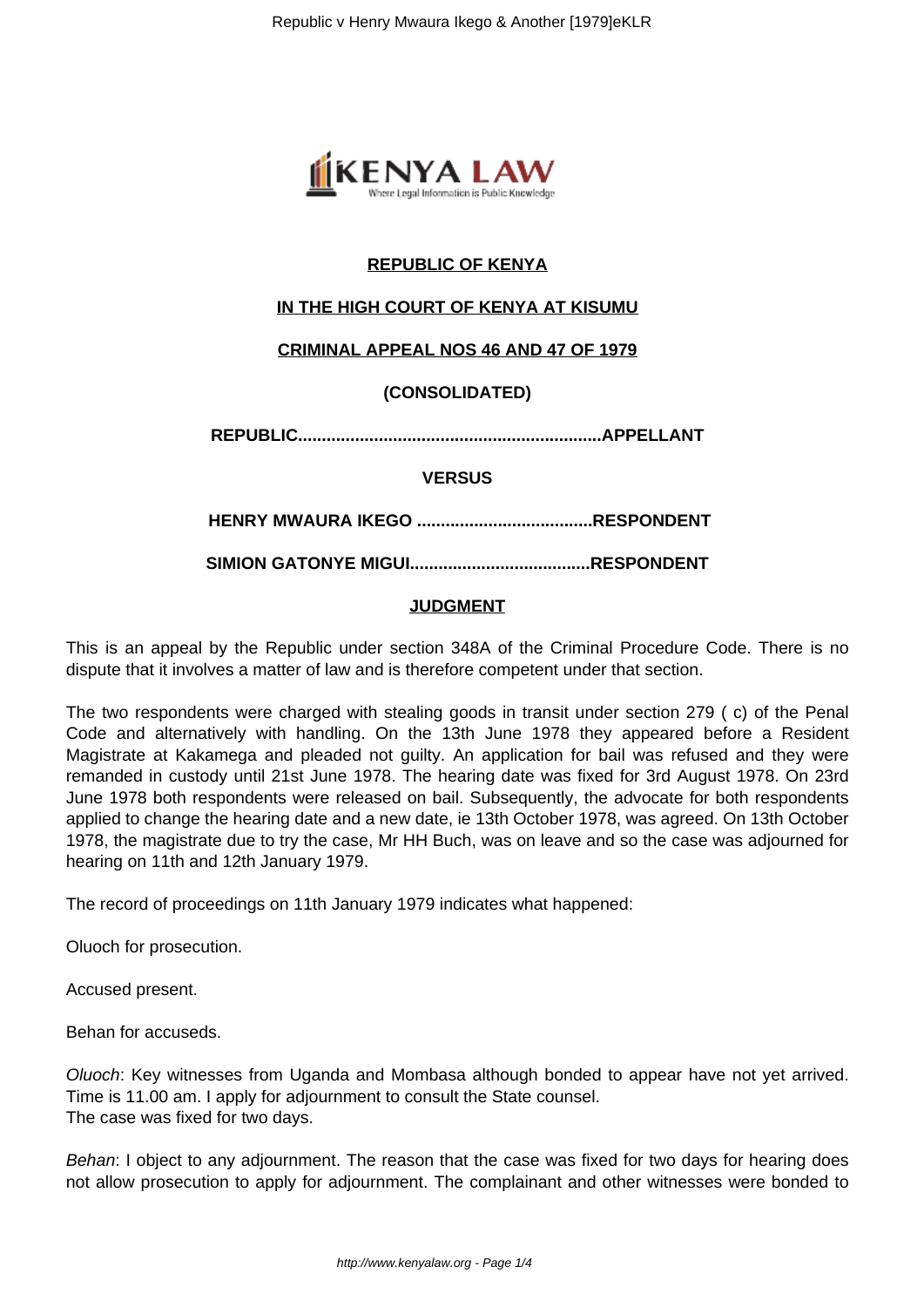appear today but they are not here. No reason is given for their absence. I object to the application.

Oluoch: It is true the complainant and any other witnesses were bonded to appear. I have only two formal police witnesses but their evidence cannot be taken today before key witnesses give their evidence.

Court: This case was fixed for hearing today and tomorrow. This Court has waited for witnesses to turn up but they have not. Time is already past 11.00 a.m. The witnesses and the complainant were bonded to appear today and no reason given for their absence. Application for adjournment is refused. The charge is dismissed under section 202of the Criminal Procedure Code.

H H Buch

Resident Magistrate.

Section 202 of Criminal Procedure Code provides as follows:

If, in any case which a subordinate court has jurisdiction to hear and determine, the accused person appears in obedience to the summons served upon him at the time and place appointed in the summons for the hearing of the case, or is brought before the Court under arrest, then, if the complainant, having had notice of the time and place appointed for the hearing of the charge, does not appear, the Court shall thereupon acquit the accused, unless for some reason it thinks it proper to adjourn the hearing of the case until some other date, upon such terms as it thinks fit, in which event it may, pending such adjourned hearing, either admit the accused to bail or remand him to prison, or take such security for his appearance as the Court thinks fit.

Although in his order, the magistrate "dismissed the charge" under section 202, he must have been using an old, unamended, copy of the Criminal Procedure Code. The words "shall thereupon acquit the accused" quoted above were substituted for the words "shall dismiss the charge" by Act No 10 of 1969. The order of the magistrate under section 202 therefore must be deemed to be an order of acquittal and this is what the prosecution are appealing against in this case.

The simple argument advanced by the prosecution is that the word "complainant" in section 202 includes a "public prosecutor" appointed under section 85 of the Criminal Procedure Code. The public prosecutor in this case was Mr H Oluoch. He appeared on the day fixed for the hearing, so that the magistrate had no power to invoke the provisions of section 202. For the respondents it is argued that the word "complainant" must be given its ordinary meaning, ie the person who lays the complaint; and that if one looks at the charge sheet in this case the complainant is stated to be Trans-Ocean Ltd, the owners of the stolen goods.

Looking at section 202 and the subsequent sections of the Criminal Procedure Code free from authority, it seems to me that the Code deals in those sections with the situation where the person prosecuting does not appear at all. It is a fact, except in the few cases of the institution of private prosecutions, that criminal prosecutions are conducted on behalf of the republic by police officers above a certain rank or by state counsel. Where such a prosecutor does not bother to come to Court at all on the day fixed for the hearing, it is only right to assume that the Republic is no longer pursuing the matter against the accused; hence the power of acquittal under section 202. In my judgment section 202 is not intended to cover a situation where a prosecutor does come to Court but says he cannot go on because some of his witnesses have not turned up.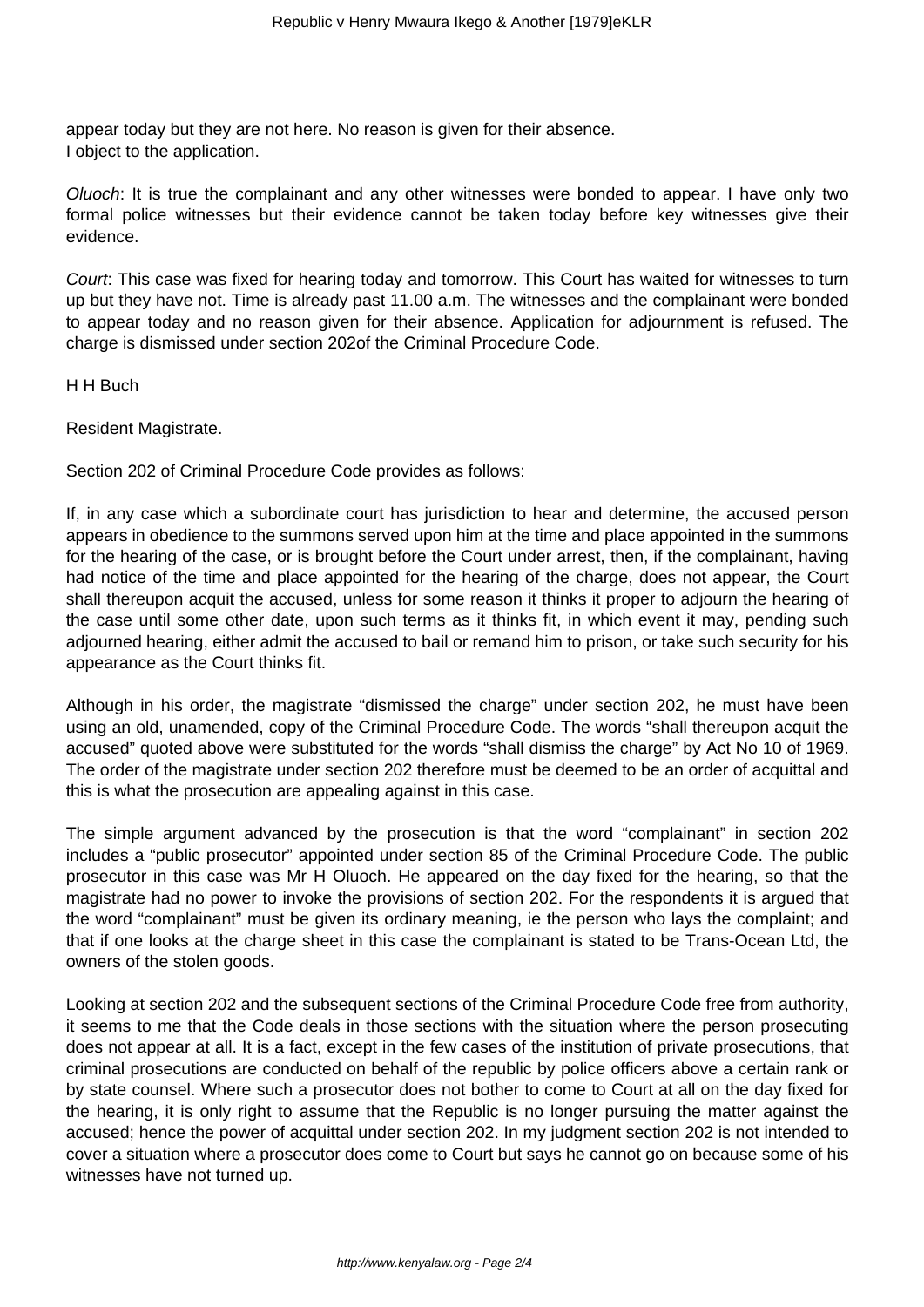I am fortified in this view by an unreported judgment of the Court of Appeal for East Africa, Nguma v The Republic of Tanzania. The Court there dealt with two separate appeals from the judgments of Biron J and Patel J in the High Court of Tanzania. The equivalent section in Tanzania to our section 202 is section 198 of the Tanzania Criminal Procedure Code. It is identical to our section 202, except that it says that "where the complainant does not appear, "The Court shall dismiss the charge and acquit the accused person". As to the word "complainant" in that section Biron J had said in the case under appeal from him "the word 'complainant', according to most, if not all the judges of our Court, includes a public prosecutor".

The majority judgment of the Court of Appeal (Mustafa Ag V-P and Musoke JA) set out section 198 of the Tanzania Code and continued:

The word "complainant" is not defined in this section nor in the Criminal Procedure Code. But we learn from the judgment of Biron J, a senior judge of considerable experience in the High Court, that the word "complainant" is generally regarded by the judges in the High Court in Tanzania as including a public prosecutor. We would endorse this view which flows logically from the definition of the word "complaint" in section 2 of the Criminal Procedure Code that it is "an allegation that some person known or unknown has committed or is guilty of an offence". It is not usual, and indeed would be superflous, to define a word in a piece of legislation and also include definitions of all derivatives and variations of the word defined. Normally, where a word is defined in a document, an indication of the meaning of any derivative or variation of the word is thereby indicated, unless, of course, the context otherwise requires. In our view it is logical and within the rules of interpretation to hold that the word "complainant" includes a public prosecutor. What this means in effect is that where a private person complains directly to a magistrate in a criminal matter he is the "complainant". If, however, the same person, instead of complaining direct to a magistrate were to complain to the police and the police brought the complaint to Court in the name of the Republic then we think it follows that the Republic or the public prosecutor is the "complainant" and the victim of the wrong complained of becomes a witness for the purpose of substantiating the allegation.

It was argued for the respondent by both Mr Mimihagati and Mr Mwakilasa that in both appeals the Republic was represented by a prosecutor and therefore section 198 of the Criminal Procedure Code could not apply. The advocates for the appellants submitted in effect that a complainant who appeared without his witnesses was as good as absent, as he would be unable to proceed with the hearing of the case. However, the words in section 198 are "... if the complainant does not appear ...". We think that "appearance" must mean physical presence and cannot be construed to mean constructive presence or non-presence. The advocates for the appellants would construe "appearance" to mean physical presence, combined with the ability of the complaint there and then to proceed with the conduct and hearing of the case. We are not satisfied that such an extended meaning can be put on the word "appearance"; if the legislature had intended it to have that meaning, it could easily have said so.

In cases of ambiguity a Court has a duty to construe the meaning of words. Sometimes in construing, a Court, by way of analogy or to avoid an impasse, gives an extended meaning to simple words. But it should not, because of the lack of legislation to cover a certain point, try to over-strain or distort the meaning of a word in order to span an unbridgeable gap. The legislature has not legislated to cover the point on which these two appeals turn, and a Court should not, by means of interpretation, as it were, attempt to legislate on behalf of the legislature. In our view section 198 was not applicable, as the complainant had appeared.

With respect, I fully agree and for those reasons I hold that the magistrate had no power to invoke section 202 in the circumstances of this case.